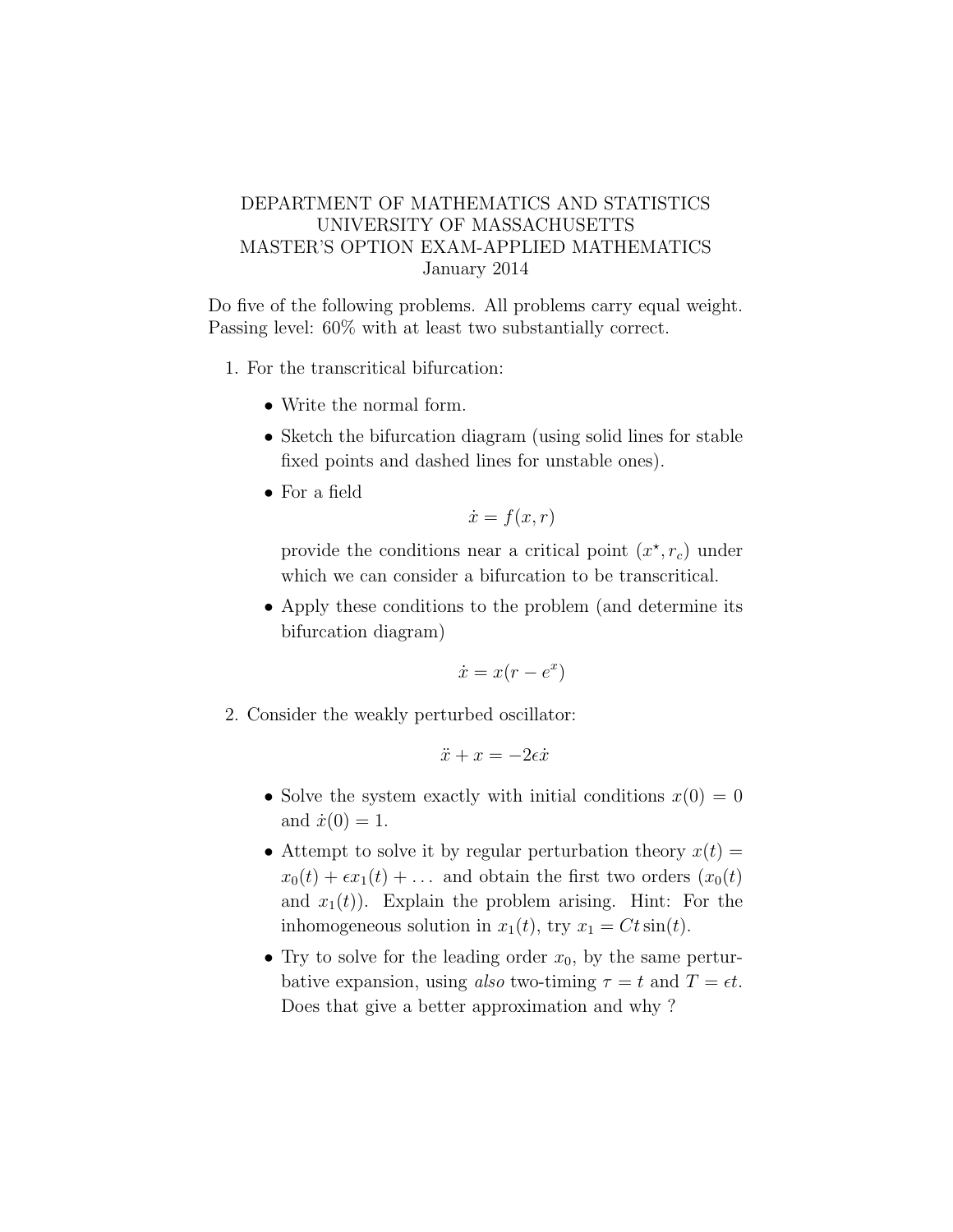- 3. (a) Consider the problem  $u_{tt} = c^2 u_{xx}$  in the *infinite line* with the initial conditions:  $u(x, 0) = \phi(x) = 0, u_t(x, 0) =$  $\psi(x) = xe^{-x^2}.$ 
	- (a) Find the solution to this PDE at all times.
	- (b) Sketch the solution of the PDE at  $t = 0$  and at a large time  $t >> 0$ .
	- (b) Solve the heat equation with convection:

$$
u_t - k u_{xx} + V u_x = 0
$$
  
for  $-\infty < x < \infty$  and  $u(x, 0) = \phi(x)$ .

4. Solve the 2d Laplace equation

$$
u_{xx} + u_{yy} = 0
$$

in the disk  $r < a$  with the boundary condition

$$
u = 1 + 3\sin(\theta)
$$

on the boundary of the domain at  $r = a$ . Show all the details of your calculation.

5. Solve the equation

$$
u_t = k u_{xx}
$$

with boundary condition  $u(0, t) = u(L, t) = 0$  and initial condition  $u(x, 0) = x$ . Then use Parseval's identity for the Fourier series of  $f(x) = x$  to compute  $\sum_{n=1}^{\infty}$  $n=1$ 1  $\frac{1}{n^2}$ .

6. (a) Show that the eigenvalue problem

$$
\begin{cases}\n-f''(x) &= \lambda f(x) \\
f'(0) &= a_0 f(0), \quad f'(L) = -a_L f(L),\n\end{cases}
$$

cannot have negative eigenvalues when  $a_0 > 0$  and  $a_L > 0$ .

(b) Again, show that  $\lambda$  cannot be negative for

$$
\begin{cases}\nf''''(x) = \lambda f(x) \\
f(0) = f(L) = f''(0) = f''(L) = 0\n\end{cases}
$$